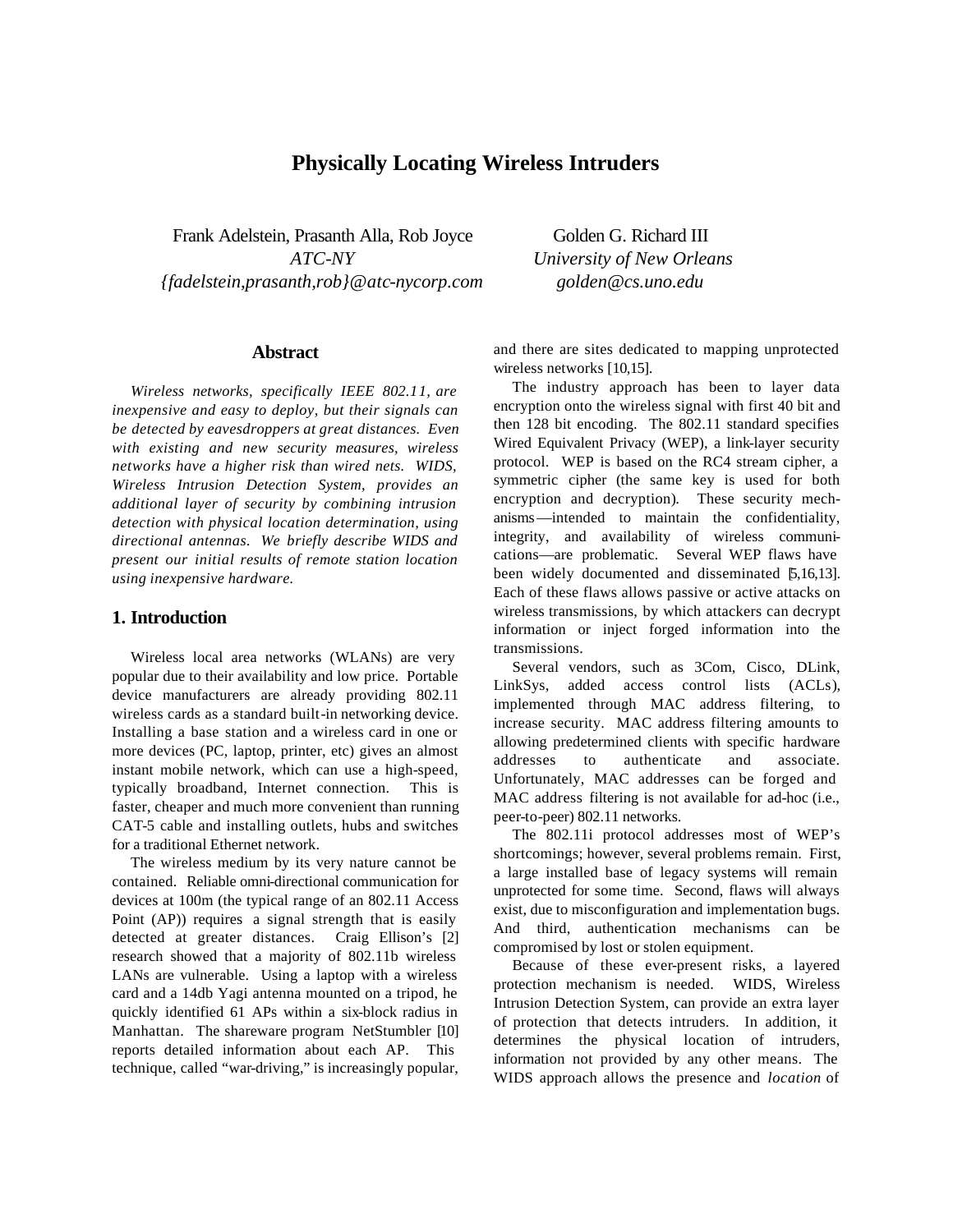the intruder to be determined. This paper focuses on the experimental results obtained from our initial work on developing an early WIDS prototype.

The rest of the paper is organized as follows. Section 2 presents the problem. Section 3 describes the WIDS approach. Section 4 outlines the experiments we performed on directional location of intruders. We present the results of the experiments in Section 5 and conclusions and future work in Section 6.

## **2. Problem statement**

The combination of inherent insecurity of wireless networks (signals radiating further than the intended coverage area) and weaknesses in the current security mechanisms make them open targets for attacks, which limits their deployment. We focus on active attacks. Because an intruder can attack from any point close enough to an Access Point, it is a challenge to devise an effective intrusion detection system. Knowing the physical location of the attacker aids in the intrusion detection, as well as the response. Although the industry has been betting that the benefits of wireless technology outweigh the security risks, some customers, such as the military, have no alternative to very selective deployment of wireless networks and severe limits on the data they carry. Current intrusion detection mechanisms are not flexible enough to provide early detection of intruders in wireless networks. WIDS improves upon the state-of-the-art by providing earlier detection capabilities than are currently available.

## **3. WIDS approach**

WIDS comprises three tasks. First, a WIDS access point must detect a signal from a remote station. Second, based on the data in the signal (MAC address, IP header information, application data, etc.), the AP determines the remote station is an intruder. And finally, two or more APs determine the location of the intruder, using directional antennas. We describe experiments to test the location capability later in this paper.

Related work in WLAN intrusion detection has been done by Wright and Foust. Wright [17] proposed techniques to detect war-driving programs, including NetStumbler, but focused on probe detection only, not physical location. Foust [3] proposed a simple method of locating remote stations using signal strength but used only fixed omnidirectional antennas.

#### **3.1. WIDS AP**

The typical WIDS installation, shown in Figure 1, consists of a normal omni-directional AP located in the center of the physical facility and WIDS APs located around the perimeter and directional antennas pointing outward. (Note that there could be multiple omni, or directional, APs inside the perimeter; we do not show them in order to keep the figure uncluttered.) "Authorized" users connect to the omni AP from within the perimeter. We assume that internal security procedures handle authentication inside the perimeter. The problem is that the omni's coverage extends *beyond* the physical perimeter.

WIDS addresses this problem because an intruder attempting to break into the wireless network from the outside will contact the WIDS APs *before* coming within range of the omni AP. The WIDS APs will detect intrusions based on both known attack signatures (such as network probes from NetStumbler or other non-passive "war-driving" programs) and behavior based signatures (such as an internal MAC address suddenly appearing in an external location on a machine with different OS characteristics than it had previously). WIDS will detect anomalous behavior by tying the signature data into a behavior-based intrusion detection system [6,9].

WIDS is based on open-source access point code, HostAP [8], using Prism II wireless card drivers. The capabilities of WIDS include user-specifiable, triggerbased intrusion detection, allowing the user to tailor the criteria that trigger alarms. Triggers are based on both packet/frame data and historical/behavioral data including typical signal strength levels, locations, timeto-live (TTL) values, IPIDs, etc. for particular MAC addresses. For example, we could specify that packets from MAC 00:20:E0:8C:92:88 must have a TTL of 30 and a signal strength greater than 10; any packets from this MAC address not meeting those criteria will raise an alarm. This is similar to a honeypot or honeynet [7], but allows more detailed control.

We used the publicly available software HostAP [8], a set of loadable kernel modules and a user-space daemon, under Linux, for interacting with and configuring the module that make an 802.11b wireless Ethernet card become an access point (instead of a remote station). The Zoom Air 4100 series cards feature both the Prism II chipset and an external antenna plug (a reverse-polarity SMA plug), two requirements for this project.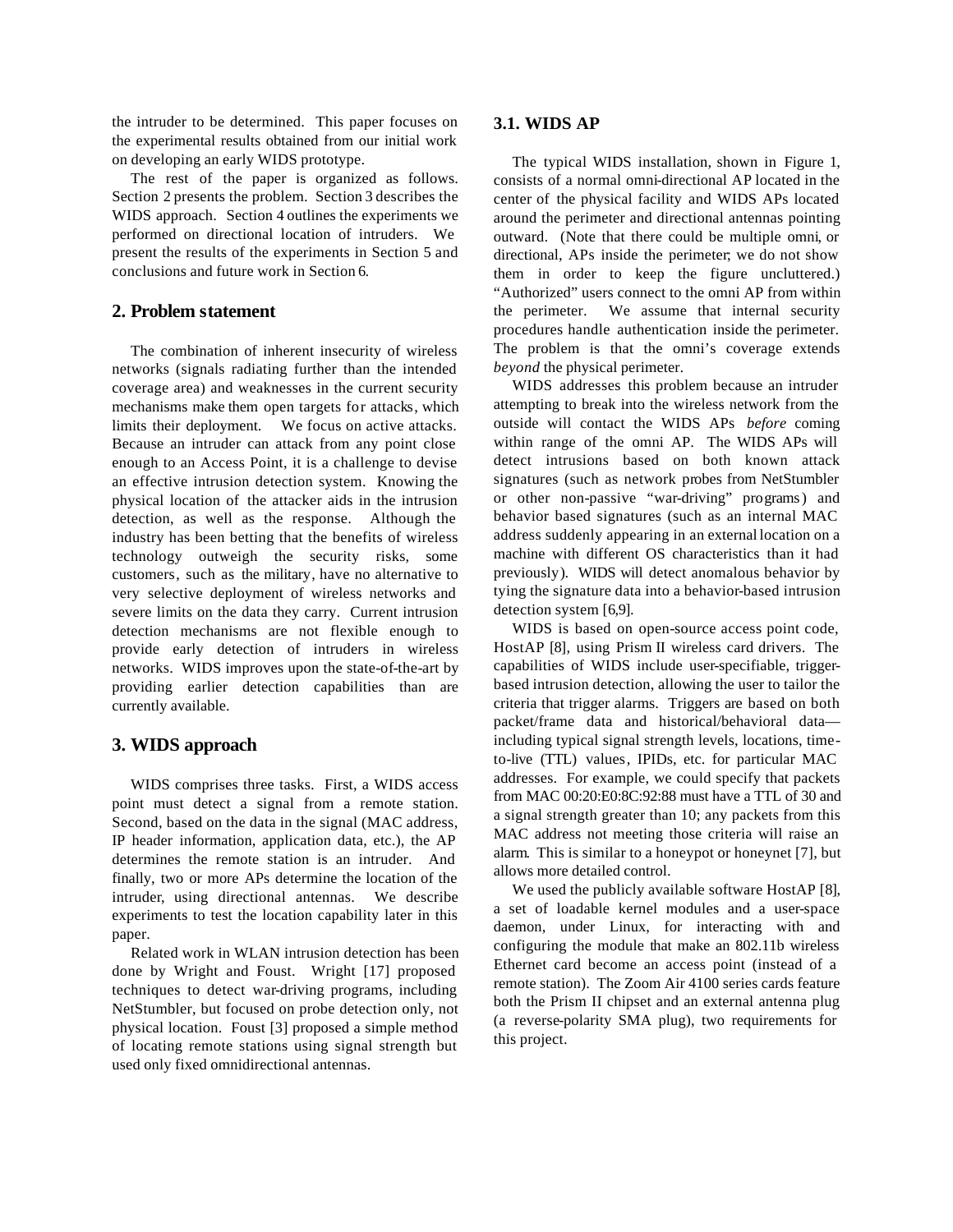## **3.2 Directional antenna**

An intuder's location can be determined by rotating a directional antenna 360 degrees while monitoring the signal strength. Ideally, the signal would have a single, global maximum representing the direction of the intruder. Unfortunately, antennas are not ideal due to multipath reflection and other environmental scattering, resulting in a more complex signal. However, we can determine the intruder's bearing by measuring an antenna's "signature" ahead of time, and then comparing the intruder's data to the signature data. Gathering a full set of data points would take too much time and delay the response. Therefore, we may collect fewer data points for the intruder as compared to the signature. We conducted experiments to verify the accuracy of correlating these two data sets.

We used three different types of directional antennas for the project: grid array, parabolic dish, and Vagi, described below. Different antenna types have different signatures but the signature of each individual antenna type should be independent of the distance to the target (i.e., the distance will only attenuate the signal and affect its amplitude).

The **grid array**, a parabolic grid array antenna, is the largest of the antennas and has the greatest gain. Its specifications are: 8 lbs, 24 dBi gain, 10° beam angle, >28 dB [4].

The **Vagi,** a V-shaped Yagi-style antenna, is the lightest of the group, with decent gain. Its specifications are: 1.5 lbs, 16 dBi gain, 25° beam angle and 19 dB F/B ratio [14].

The **echo**, a parabolic dish antenna, is a nice compromise and has the best F/B (front-to-back) ratio. Its specifications are: 4.4 lbs, 14 dBi gain, 26° beam angle, >30 dB F/B [1].

#### **4. Experiments**

In the experiments, we computed the remote station and compared it to the actual location. We performed some initial tests to characterize each antenna's beam pattern. This data was then used as training information that would allow us to estimate the incident angle of an intruder by correlation (Section 4.1). For each experiment, we set up a portable WIDS AP, using a telescope tripod mount and one of the directional antennas described above. A Linux laptop running HostAP was connected to the antenna under test. An "intruder" machine was placed a few hundred feet away and allowed to associate with the WIDS AP. The intruder was also set to ping the AP once per second,

to ensure that some traffic was flowing through the wireless link.

### **4.1 Correlation**

We used the iwspy Linux command to measure the intruder's signal strength at the WIDS AP. iwspy reports both noise and signal level in dB, along with a "signal quality" function of unspecified units. As we wish to find the location of the transmitter (intruder), we only care about the signal strength: noise level and overall quality are secondary, and likely to be affected by external factors. The values reported by iwspy are updated only when traffic from the target is seen, thus the need for the continuous pinging. We wrote a short Perl script to collect and timestamp values from iwspy, sorting them by MAC address.

With the setup complete, we then noted the true angle of the intruder machine as indicated by the tripod. Working slowly and in fixed increments, we rotated the directional antenna and noted the signal strength value reported after a few seconds. Readings were taken over the entire 360° range to help in characterizing side- and back-lobes.

The tests were performed in a realistic environment in which WIDS might be deployed, specifically, an office building and adjacent parking lot with cars present. In the interest of space, we will present only the final results of our experiments.

One of the primary goals of the WIDS effort is to locate intruders using the beam patterns of the directional antennas. For each individual antenna, we first obtain (experimentally) a training beam pattern using the methods described above. The training data set consists of signal strength measurements at 1° increments over the entire 360° of antenna rotation. A reference point for 0° is chosen to be north, though any other convenient 0°-point can be used. Given a set of signal strength measurements of the intruder's transmissions, at different angles of the WIDS AP's antenna, we correlate the training data with these new measurements to determine the intruder's location (angle). The computed angle is that with the best fit to the known antenna beam pattern from the training set.

Signal strength measurements from the intruder will not, in general, occur at 1° increments, nor will there be measurements for even a large subset of the 360° range, due to physical constraints limiting the antenna's rotation. In such cases, we interpolate among these non-uniform measurements to correlate among uniformly-spaced samples. For our initial work, we use simple linear interpolation. Future work can include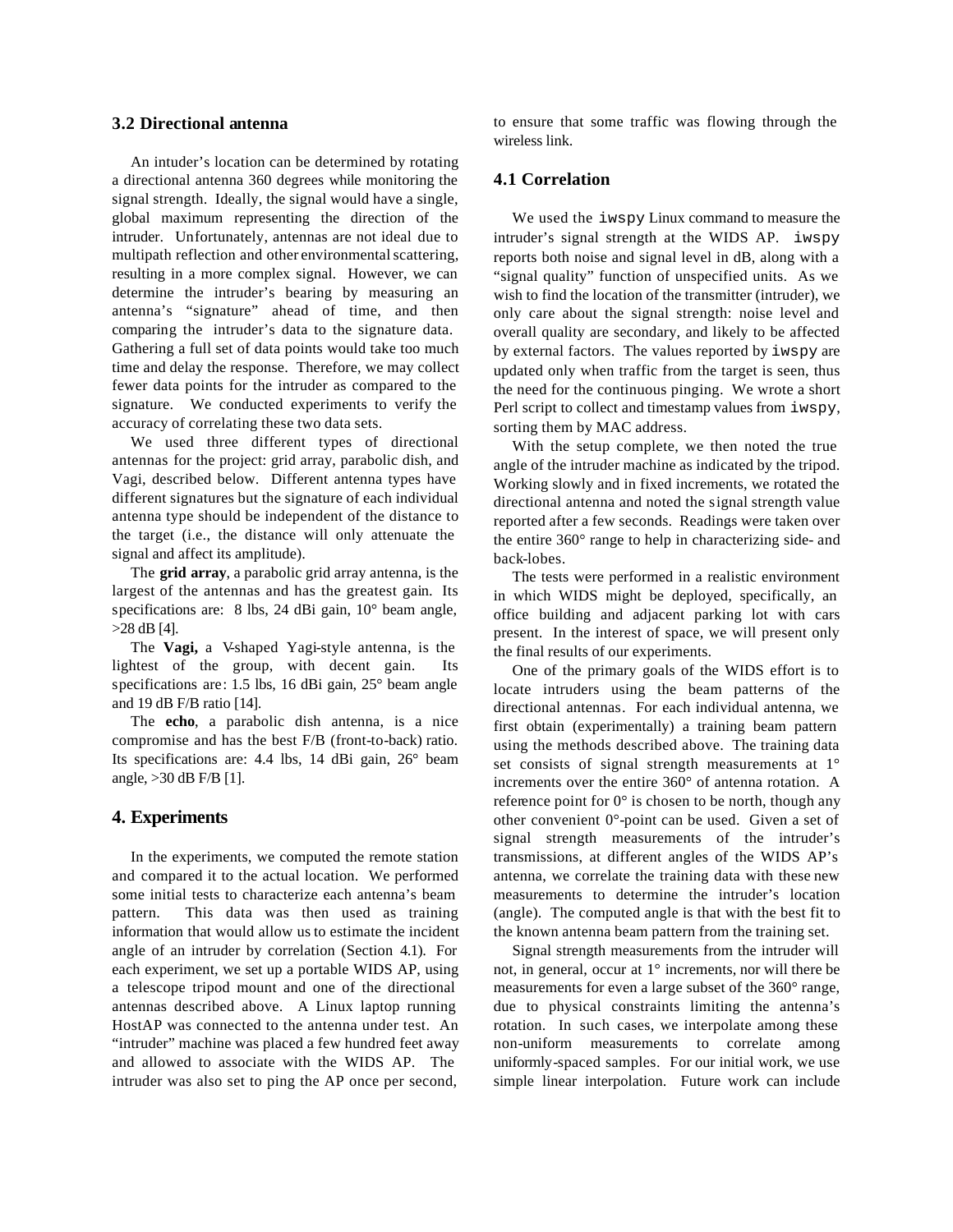more sophisticated techniques, as well as estimates of the uncertainty introduced by such interpolation.

After interpolation of test samples, we then compute the correlation for each possible angular offset:

$$
\mathbf{r}(k) = \sum_{n=1}^{N} s_{train}(n + k \bmod N) s_{test}(n)
$$

where  $s_{\text{train}}(n)$  is the  $n^{th}$  training sample of signal strength versus angle and  $s_{test}(n)$  is the  $n^{th}$  test sample of signal strength for this potential intruder (likely interpolated from measured data);  $N = 360$ . Both  $S_{train}$  and  $S_{test}$  are normalized by removing their mean and dividing by their magnitude before performing this calculation; the raw signal power is not as important in this application as the relative measured powers at different angles. As training and test data samples are spaced in  $1^{\circ}$  increments,  $r(k)$  is the correlation at an offset of *k* degrees.

The offset with the largest correlation is that at which the training and test samples best match, thus it is our estimated bearing of the target (assuming the training data's 0° point corresponds to north). The entire set of correlation values  $r(k)$ , a vector of 360 samples, can be used to estimate uncertainty in the correlation calculation; larger values indicate more probable intruder bearings, smaller ones, less probable bearings. Antennas with narrow beam patterns will yield narrower spikes in the correlation vector, due to their increased resolving power, while broader antenna beam patterns give broader correlation vectors—i.e., less certain angle estimates.

The direct correlation technique described above requires  $O(N^3)$  operations to compute the entire  $r(k)$  vector. The  $O(N^3)$  technique executes in approximately 0.3 seconds on a 2.5GHz P4 CPU, more than fast enough for our purposes, though faster FFTbased techniques could be used [11].

### **5. Experimental results**

Figure 2 shows measurements in 5° increments in red with plus signs; the angles have been adjusted so that the target corresponds to a 0° bearing (making it easier to use the data in later correlations).

The target was then positioned at a different angle, about 75 feet from the WIDS AP on a small hill. Only a few measurements were taken at this location, shown in green with crosses in Figure 2. These measurements

simulate the availability of only a few signal strength samples in deployed versions of WIDS.

#### **5.1. Correlation results**

Despite the temporal variance, physical obstructions and reflections, and weaker than expected signal strength, the correlation algorithm described in Section 4.1 worked quite well in pinpointing the target machine's bearing. For the grid antenna, the 3° sampled measurements experiment were used as training data. (In deployed systems, the training data would be an amalgam of measurements taken under a number of conditions.) For the Vagi, the first set of data in Figure 2, shown as red crosses, was used for training.

Each of the following figures shows the correlation value at each candidate angle, with  $1^\circ$  increments;  $N = 360$  in the above equation. As described in Section 4.1, the angle corresponding to the highest correlation value is declared to be the target angle estimate.

Figure 3 shows the correlation versus angle for the grid antenna measurements when compared with earlier training data. The antenna was located at a bearing of 25°; our algorithm estimated the angle to be 13°. Looking at Figure 3, this is sensible as 13° corresponds to the peak in signal response.

Figure 4 shows the correlation with the two later grid antenna trials, again with the earlier training data. In the red data, shown with plus signs, the target was estimated to be at 23°, whereas it was actually at 25° (two degrees is within the likely error range of our visual angle measurements). The green data, shown with crosses, shows the target estimate to be 37°, while the target was sighted at 40°.

The Vagi antenna trials are correlated in Figure 5, with the first (more detailed) trial as training data, and the second trial's sporadic measurements as test data. The target was sighted at a bearing of 330° and the angle estimate was 326°.

#### **5.2. Comparison of antennas**

All three antennas, Vagi, grid array, and echo, performed reasonably close to their marketing specifications. In order to best determine the accuracy of the correlation calculations, most of our experiments used the grid array antenna (the most selective). This antenna was physically the largest and most unwieldy; in practical applications, antenna size could be an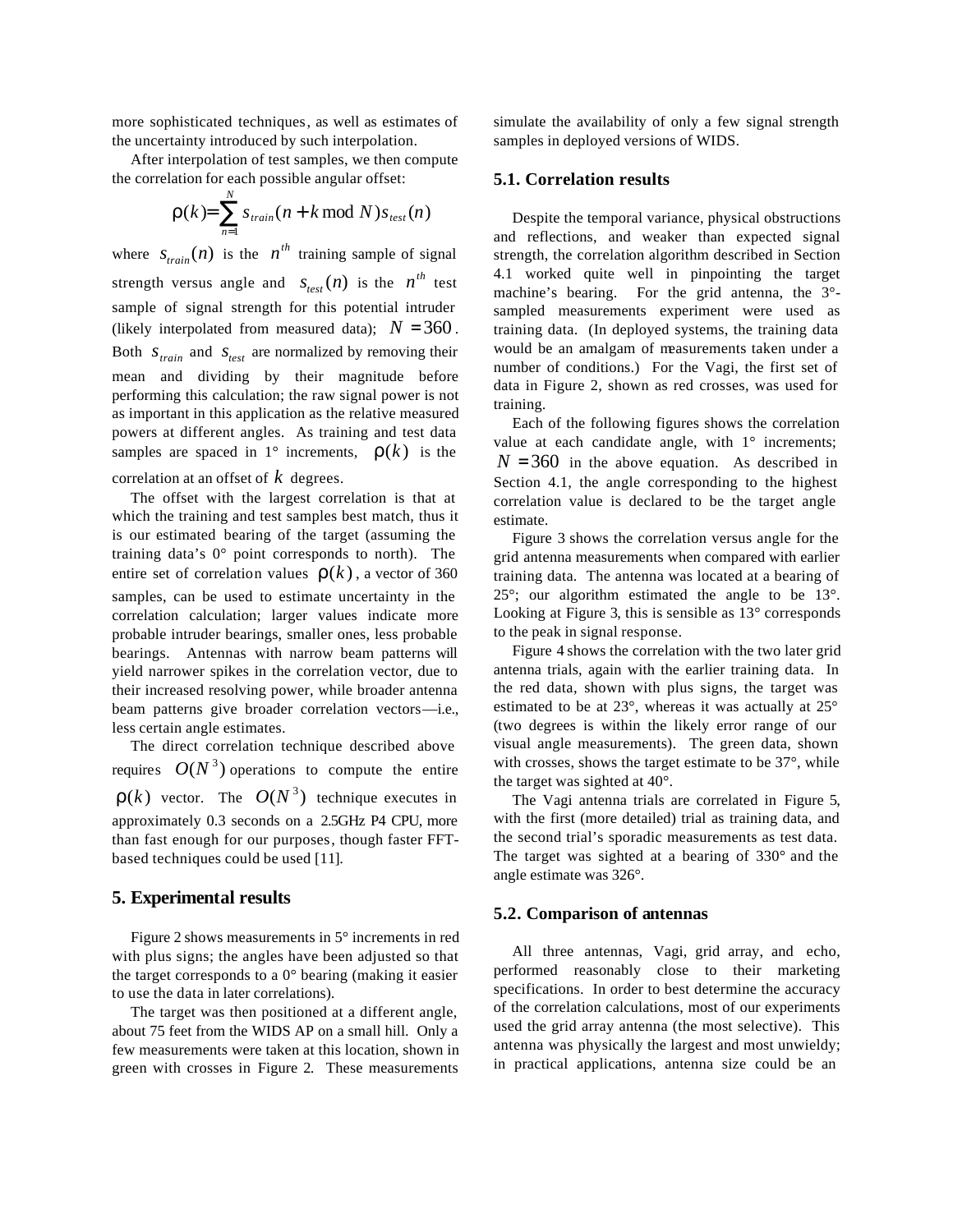important factor in terms of robustness, visibility to potential intruders, and cost for accurate positioning.

Cable and connector losses may be problematic as well. The coax cable between the WIDS AP's wireless card and the grid antenna, while having a 10 AWG core, is nearly 15 feet in length and contains two intermediate connectors. The received signal strength measured by the intruder is significantly  $(\sim 20$  dBm) higher than the received signal strength measured by iwspy on the WIDS AP (the former being a direct connection, the latter going through 15 feet of cable). Other variables, however, prevent us from drawing a direct conclusion: different software is used on the intruder to measure signal strength, and the two measurements are of symmetric—but not necessarily identical—signal strengths. In future work we will quantify the effects of cable attenuation.

An additional correlation experiment uses the Vagi antenna. While not as sharply directional, the Vagi is significantly lighter and smaller. Our correlation code does not need a sharp peak in the reception pattern in order to determine the incident angle; what matter are the fluctuations in response through the entire 360° sweep.

The three antennas were roughly equal in cost, approximately \$80 each. Performance character-istics and allowable size will be the main factors that drive the decision of what antenna is most appropriate for an installation. Most likely, no one antenna will be suitable for *all* installations. Overall, the Vagi antenna offers an attractive tradeoff between size/weight and accuracy, with angle estimates nearly as precise as the grid array. The needs of a particular installation, however, will dictate which antenna type to use.

Overall, the antennas' beam patterns match what was expected, with the grid array antenna being more directional than the other two. The patterns were not as ideal as those in the antennas' marketing literature, possibly due to interference and reflections from surrounding objects (particularly cars). To construct final training sets for each antenna in an installation, more detailed measurements under varied conditions would be required. Specific WIDS installations would benefit from training data measured on-site, where many potential obstacles and reflectors are in place.

We were surprised by the fluctuation in signal strength measurements reported by iwspy. These fluctuations varied from 2 to up to 8-10 dBm over a few seconds; it seems unlikely that reception conditions change that rapidly in our environment. iwspy simply uses values reported by the wireless card driver (Prism, in this case). Our suspicions were confirmed by

measurements taken by using the target machine's "Toshiba Client Manager Link Test" software under Windows; the target reported signal strength variance of less than 5 dBm, often 0 (a constant value).

#### **6. Conclusions and future work**

WIDS provides intrusion detection and intruder location for wireless access points. This paper focused on the ability to determine the angle representing the bearing of the remote station to the directional antenna. We were able to get an accurate angle using inexpensive, readily available hardware. By using triangulation on the bearings obtained from two directional antennas at different locations, we accurately determined the location of the remote station.

WIDS includes intrusion detection capabilities in addition to intruder location. Users of WIDS will be able to detect network intruders *before* they connect to the "real" (non-WIDS) access points. In some cases, intruders will be detected when they are attempting to scan for networks (e.g., by using NetStumbler), long before they associate with the omni access point. By using a combination of signature and behavior based techniques, WIDS can detect a "spoofed" MAC address (i.e., an intruder masquerading as a legitimate user). Since the signals in wireless networks radiate beyond the intended coverage area, intruders beyond the physical perimeter can attack the network. WIDS protects against these attacks..

Currently, WIDS comprises the directional capabilities described in this paper, as well as triangulation location, an IDS component, a protocol for WIDS AP communication, and an interface to control the system. Future work will include taking the proofof-concept components developed and integrating them into one prototype. Additional features include adding motor controls on the directional antennas and increasing the sophistication of the IDS pattern matching capabilities.

Antenna arrays, an alternative to physically rotating directional antennas, measure the phase difference of signals incident on each element of the array. Due to the temporal resolution required to measure phase differences of 2.4 GHz signals, this is generally done with beamforming techniques. Current work in this field has focused on cellular telephony applications, and is often based on algorithms such as MUSIC [12]. Such measurements are impossible within the framework of HostAP and likely require radio-level access to the 802.11 hardware or custom hardware of our own.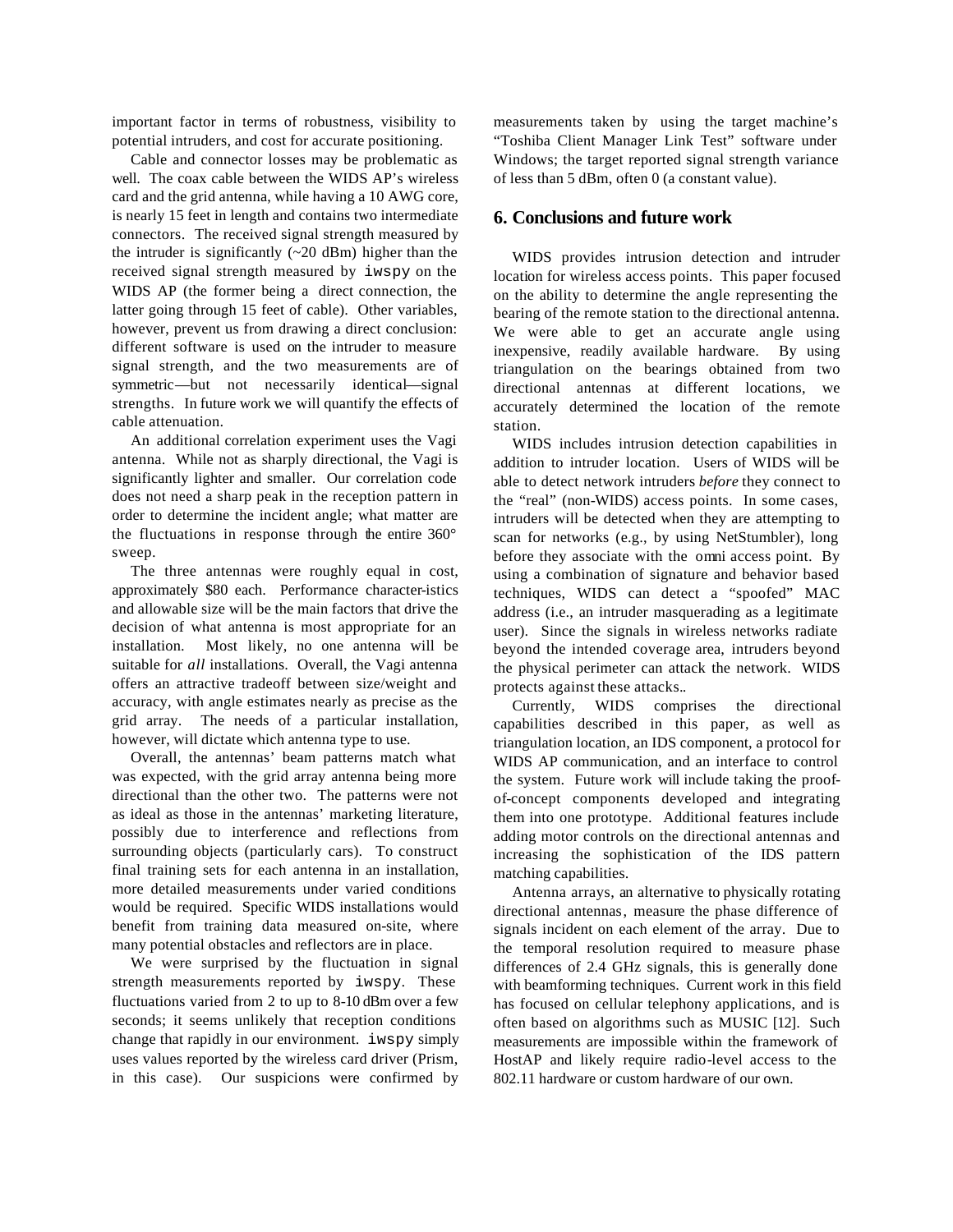## **7. Acknowledgements**

This material is based upon work supported by the Naval Surface Warfare Center, Dahlgren Division under Contract Number N00178-03-C-2010.

# **8. References**

[1] Echo antenna specifications available at: http://www.pacwireless.com/html/echo\_series.html.

[2] Ellison, Craig. "Exploiting and Protecting 802.11b Wireless Networks," *PC Magazine*. 04 Sep 2001.

[3] Robert Foust, "Identifying and Tracking Unauthorized 802.11 Cards and Access Points, A Practical Approach,"*;login:*, 27(4), August 2002, pp 32 – 43.

[4] Grid array antenna specifications available at: http://www.ydi.com/products/pt2421-pt2424.php.

[5] Hayes, Nicki. "Wired Equivalent Privacy (WEP) – Gone in 15 Minutes!"

http://www.wirelessdevnet.com/channels/wireless/features/ne wsbyte31.html.

[6] Hofmeyr, S. A., S. Forrest, et al. (1998). "Intrusion detection using sequences of system calls." *Journal of Computer Security* **6**: 151-180.

[7] The HoneyNet Project, http://project.honeynet.org/.

[8] Jouni Malinen, Host AP driver for Intersil Prism2/2.5/3, http://hostap.epitest.fi/.

[9] Marceau, C. (2000). "Characterizing the Behavior of a Program Using Multiple-Length n-grams", in *Proceedings of the New Security Paradigms Workshop*, Ballycotton, Ireland.

[10] Netstumbler Home Page, http://netstumbler.com/.

[11] Oppenheim, Alan V. and Ronald W. Schafer, *Discrete-Time Signal Processing*, Prentice Hall, 1989.

[12] Swindlehurst, A. L. and T. Kailath, "A Performance Analysis of Subspace-Based Methods in the Presence of Model Errors, Part I: The MUSIC Algorithm," *IEEE Transactions on Signal Processing*, vol. 40, no. 7, p. 1758– 1774, July 1992.

[13] http://www.cs.umd.edu/~waa/wireless.html.

[14] Vagi antenna specifications are available at: http://www.pacwireless.com/html/vagi\_series.html

[15] Wardriving.com Home Page, http://wardriving.com/.

[16] "WEP Security Goes 'Poof'," Information Security, 4(9), September 2001, p 30.

[17] Joshua Wright, "Layer 2 Analysis of WLAN Discovery Applications for Intrusion Detection," http://home.jwu.edu/jwright, November 2002.



**Figure 1: WIDS access point protecting a perimeter**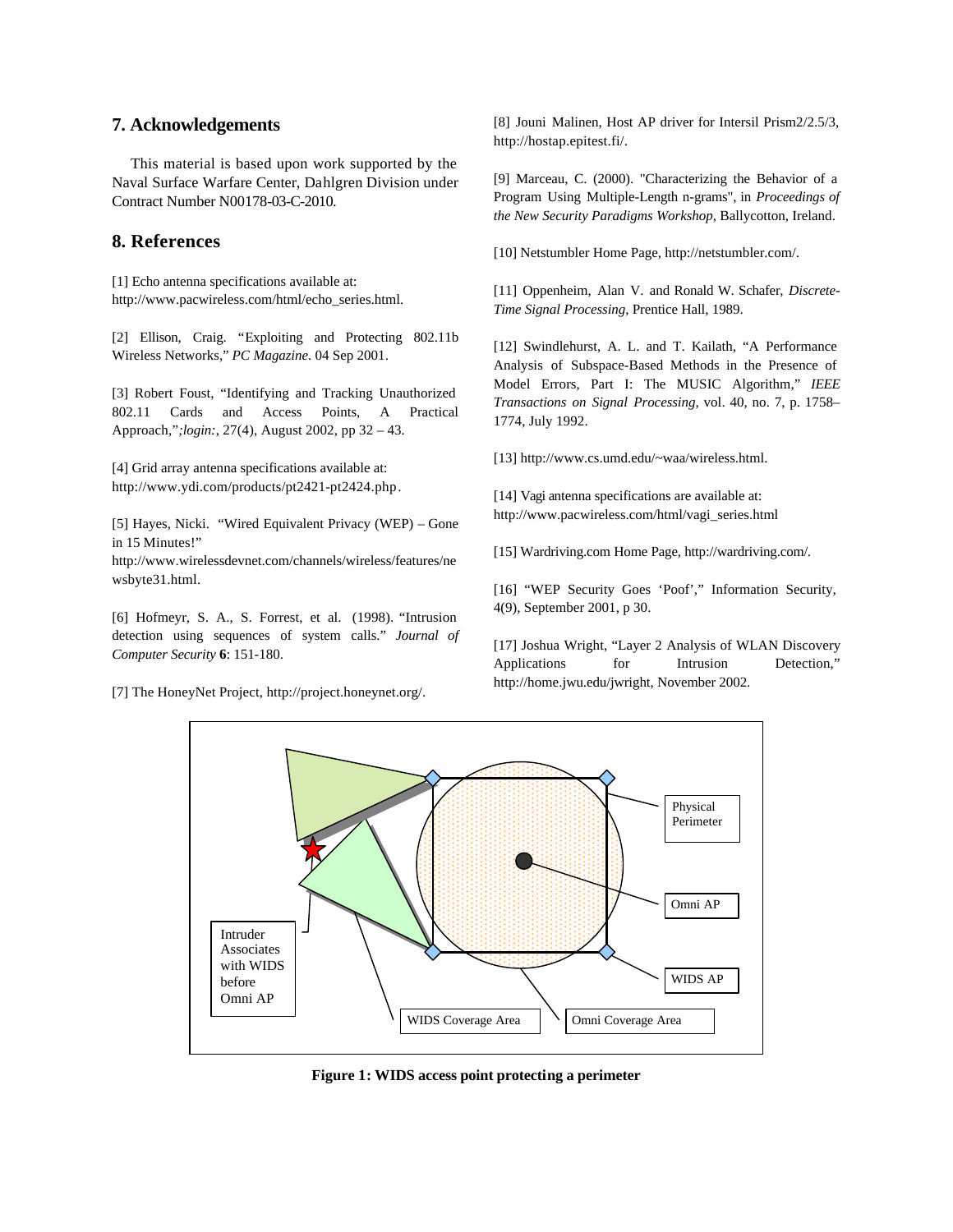

**Figure 2: Vagi signal strength versus angle, June 16 2003**



**Figure 3: Correlation values of the May 9 grid antenna trial with the April 11 training data; the maximum correlation occurs at 13°.**